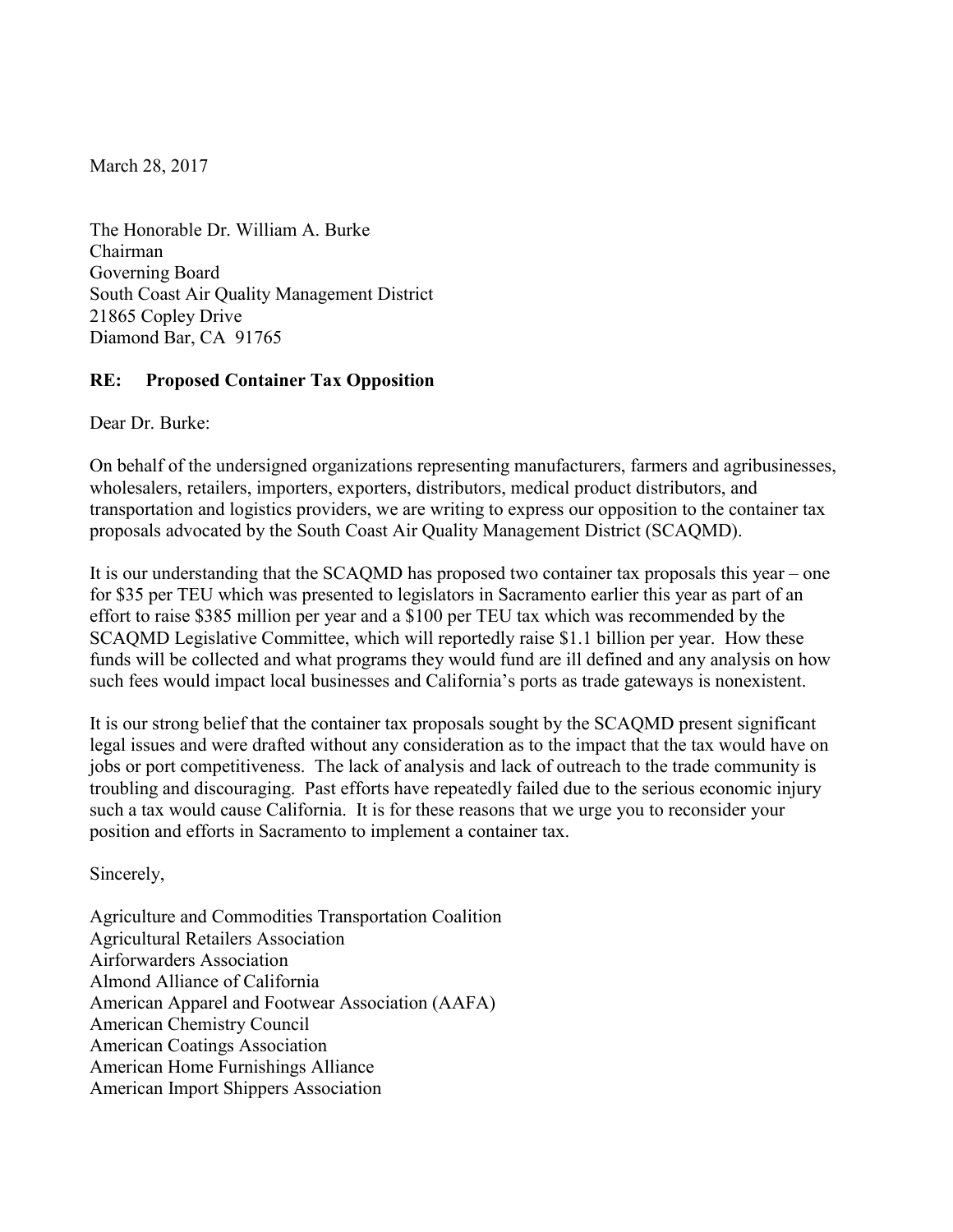American Pyrotechnics Association Association of California Recycling Industries Association of Food Industries Association of Global Automakers, Inc. Auto Care Association California Business Properties Association California Fresh Fruit Association California Chamber of Commerce California League of Food Processors California Railroad Industry California Retailers Association CAWA – Representing the Automotive Parts Industry Coalition of New England Companies for Trade Coalition for Responsible Transportation Columbia River Customs Brokers and Forwarders Association Consumer Technology Association Customs Brokers and Freight Forwarders Association of Washington State Fashion Accessories Shippers Association (FASA) Footwear Distributors and Retailers of America (FDRA) Foreign Trade Association Furniture Shippers Association FuturePorts Gemini Shippers Association Global Cold Chain Alliance Green Coffee Association Harbor Association of Industry and Commerce Harbor Trucking Association Home Furnishings Association Institute of Makers of Explosives Intermodal Motor Carriers Conference International Association of Movers International Association of Refrigerated Warehouses International Refrigerated Transportation Association International Wood Products Association Juvenile Products Manufacturers Association Long Beach Chamber of Commerce Los Angeles Chamber of Commerce Los Angeles Customs Brokers and Forwarders Association Meat Import Council of America Midwest Shippers Association Motor & Equipment Manufacturers Association National Association of Beverage Importers National Association of Egg Farmers National Association of Manufacturers National Chicken Council National Council of Farmer Cooperatives